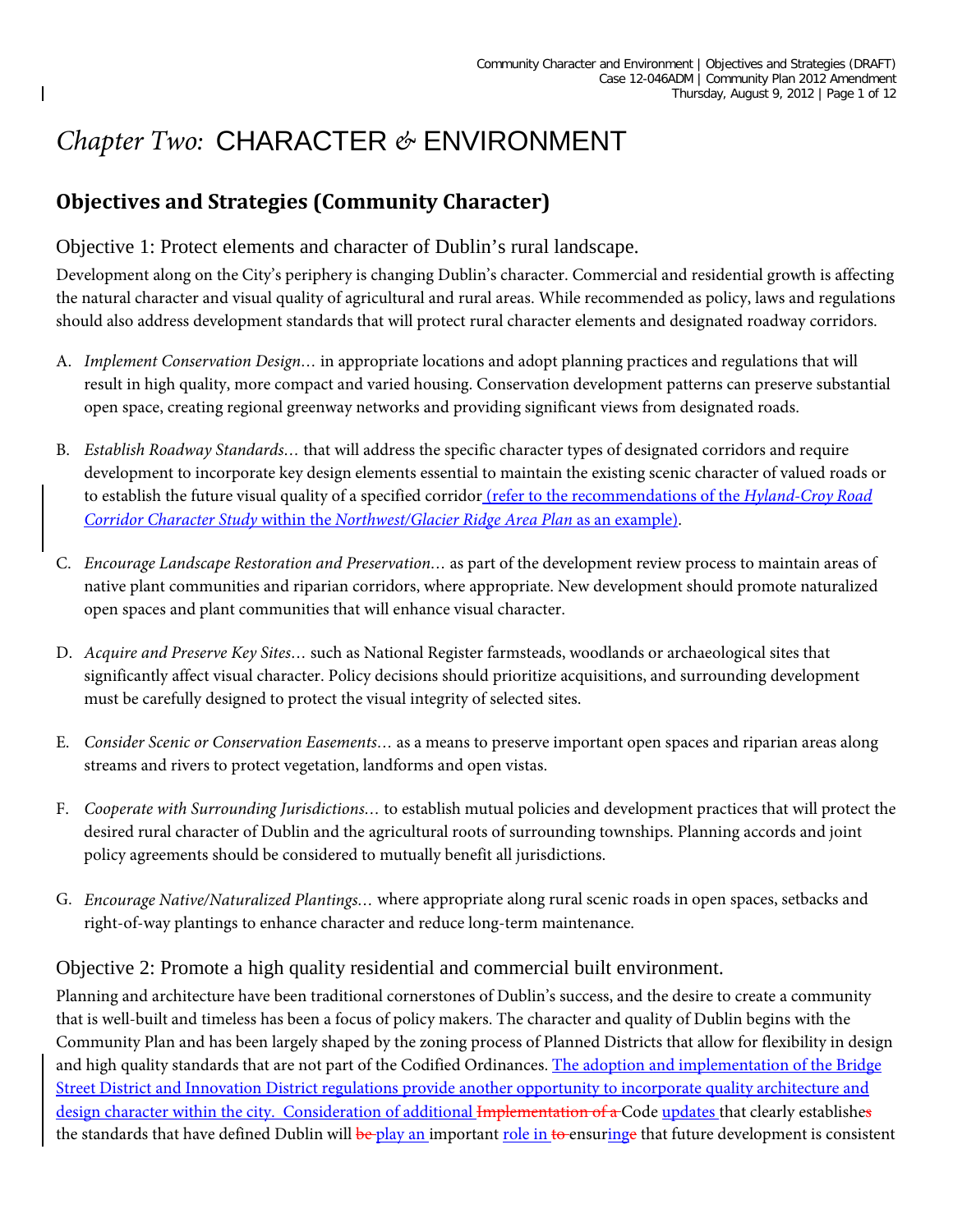with long-term plans and the development quality that Dublin is known for. This The implementation of these regulations go hand-in-hand with the establishment of goal will also provide an efficient and effective development process.

- A. *Adopt ClearMonitor Newly Adopted Regulations…* and make adjustments as necessary that requireto ensure development to meets the character and design expectations of the character and design envisioned within the for the Bridge Street District, West Innovation District and Shier Rings TechFlex District. planning and zoning process in a manner that Determining how effectively the regulations addresses site design, building form, function and use, circulation and access, and how effectively the development review process functions, will highlight areas for potential modifications that will ensure the vision desired for these areas is fully achieved. . Additional administrative guidelines and criteria should be adopted to address qualitative aspects such as building materials and design that is flexible to provide for creative design solutions within acceptable parameters. With clear expectations, greater effort can be focused on details that will result in greater quality and aesthetic appeal.
- B. *Emphasize Area and Corridor Planning…* as part of the review process to ensure that development proposals fit within the context of future plans for the surrounding area. Plans should be periodically reviewed and strategies should explain the goals and objectives for the planning area. Clear expectations for developers that are consistently applied by policy makers will ensure quality development that is coordinated and well-planned.
- C. *Consider Additional Code Modifications…* for areas outside of the Bridge Street District that use architecture to create a more encourage implementation of the land use principles in ways that are compatible with the suburban development pattern found throughout the city. The modifications should encourage pedestrian-friendly environmentdesign, . Iintegrate mixed uses, incorporate high-quality and architecture and site design, utilize quality materials, and provide functional, interconnected green spaces, while being sensitive to the established neighborhood character within these areas of the city. where appropriate to create a pedestrian environment that is interconnected by functional greenspace corridors and pedestrian linkages.
- D. *Implement Higher Standards…* for residential and commercial architecture visible from major arterials, designated character roads and open vistas. Prominent architecture can have a lasting affect on the image of Dublin, and highly visible structures should incorporate four-sided architecture and quality materials. Modifications to development regulations should facilitate improved visual quality.
- ED.*Encourage Public and Private Art…*throughout the City to enhance the appeal of Dublin as a unique and desired community. Highly visible art should be encouraged to complement the built environment and to signify the City's focus on design and culture. Various programs should be considered to help encourage art in both the public and private realm.Focus should be placed on integrating art into capital improvements and assisting developers in incorporating highly visible art into development proposals where opportunities are available.
- FE. *Encourage Green Building…* and other innovative building technology that will create a more environmentally friendly and cutting-edge architectural environment. Incentives to encourage the use of sustainable standards such as Leadership in Energy and Environmental Design (LEED®) endorsed buildings and modification of regulations to implement alternative building techniques should be strongly considered.

# Objective 3: Reinforce existing and establish new community focal points and gathering places.

Creating locations and spaces where people can gather and have a sense of communal togetherness is extremely important to the identity and character of a city. Focal points can include public parks, recreation facilities, mixed use areas, defined open spaces, plazas, neighborhood commercial areas and community gateways. Residents have expressed that Dublin's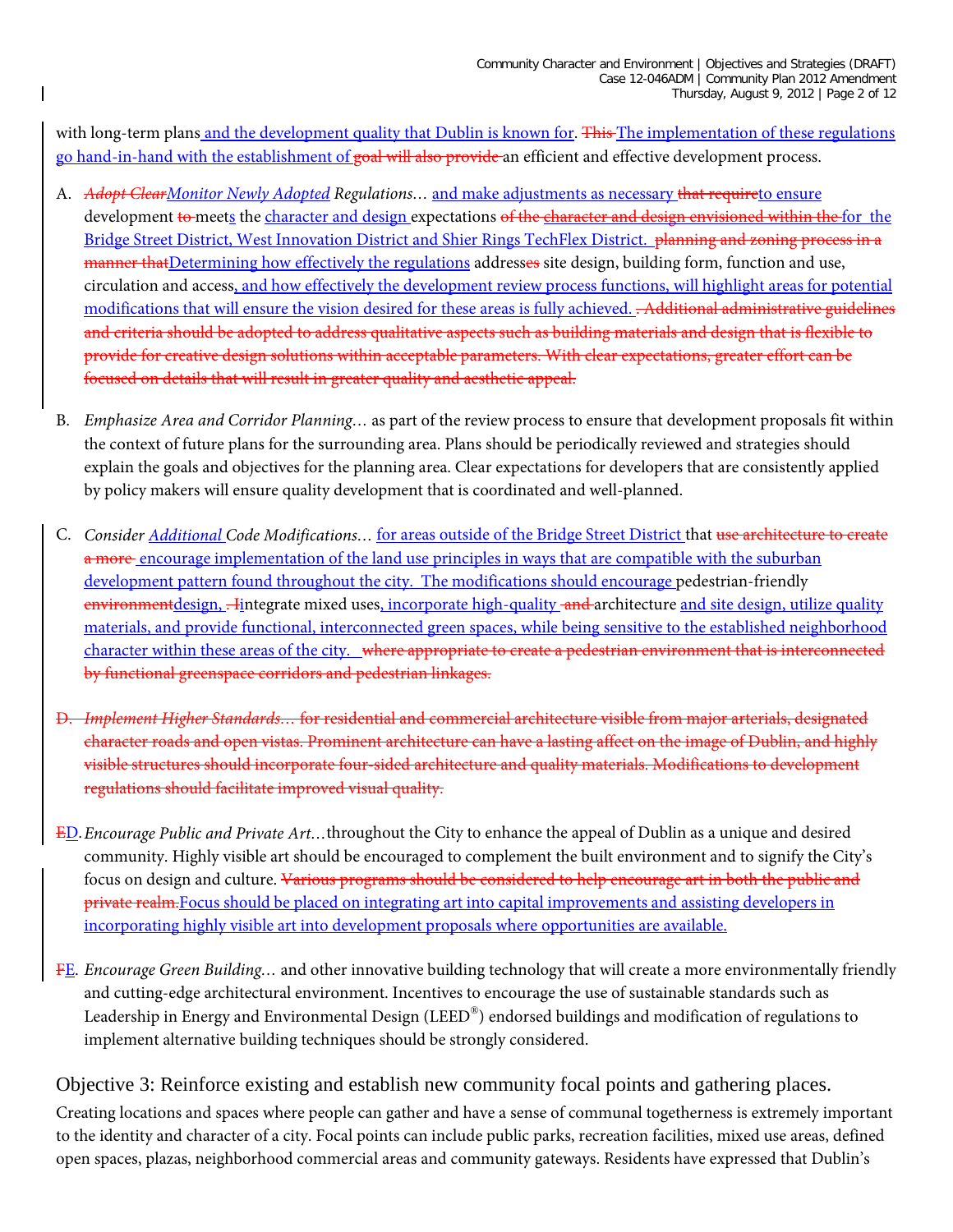open space and bike path systems alone do not promote interaction and civic attachment. The creation of visual focal points can highlight architecture, but it is the physical location, pedestrian access and interaction of people that builds community. Historic Dublin is one example where the architectural character and charm can facilitate a pedestrianfriendly environment, especially along roadways to minimize traffic and pedestrian conflicts.

- A. *Emphasize Historic Dublin…* as the traditional center of the community by adopting an implementation plan to maintain and enhance the mixed use pedestrian environment that makes the District unique. Encourage the integration of gathering spaces such as patios and plazas along with uses that will encourage pedestrian movement, such as civic facilities. Create a more pedestrian-friendly environment through streetscape and traffic improvement measures.
- B. *Utilize the placement of civic buildings and public spaces…* throughout Dublin as a catalyst to spur the development of gathering spaces, create community identity and facilitate public activity. Use adopted area plans as a guide to ensure the creation of such locations as part of the development process.
- C. *Encourage Public Events…* within identified locations to create formal opportunities for people to interact. Emphasize space programming of locations that will encourage neighborhood gatherings and social interaction.
- D. *Co-locate Public Facilities…* such as schools, libraries, fire stations and recreation centers to create community activity centers that will bring families and different user groups together in one location.
- E. *Emphasize Coffman Park…* as the central park location for the City by implementing the guidelines of the adopted Coffman Park Expansion Plan. Consider the park as a location for creating a future campus that may include municipal or other public uses that establish a key location for major public gatherings and civic activities.
- F. *Enhance Pedestrian Connectivity…* to gathering places to facilitate easy pedestrian use. Evaluate current public spaces and buildings and encourage the completion of key pedestrian connectors to surrounding residential and commercial users.
- G. *Focus on Design Details…* of public and semi-public spaces to create comfortable places that will facilitate congregation and conversation. In particular, developers should be encouraged to integrate buildings, art, and coordinate public spaces and sitting areas as an integral component of project design.

# Objective 4: Preserve and Establish Critical Viewsheds and Vistas.

Views of prominent natural features and aesthetic areas are an important element of Dublin's character and can provide a significant sense of openness to complement development. Insensitive site development, particularly along roadways with visual character, can be detrimental to the overall aesthetic feeling of an area. City regulations should be modified to address the preservation or creation of views and vistas as part of the development process by encouraging projects to integrate viewsheds as part of good design.

- A. *Establish Inventories and Develop Regulations…* to chart important landscapes and views that are valued by the community as a means to establish expectations during the development process. Development standards should integrate important viewsheds into proposed projects.
- B. *Require Site Design Standards…* for new developments along designated roads that incorporate well-designed views onto internal open spaces and architecture while appropriately screening development.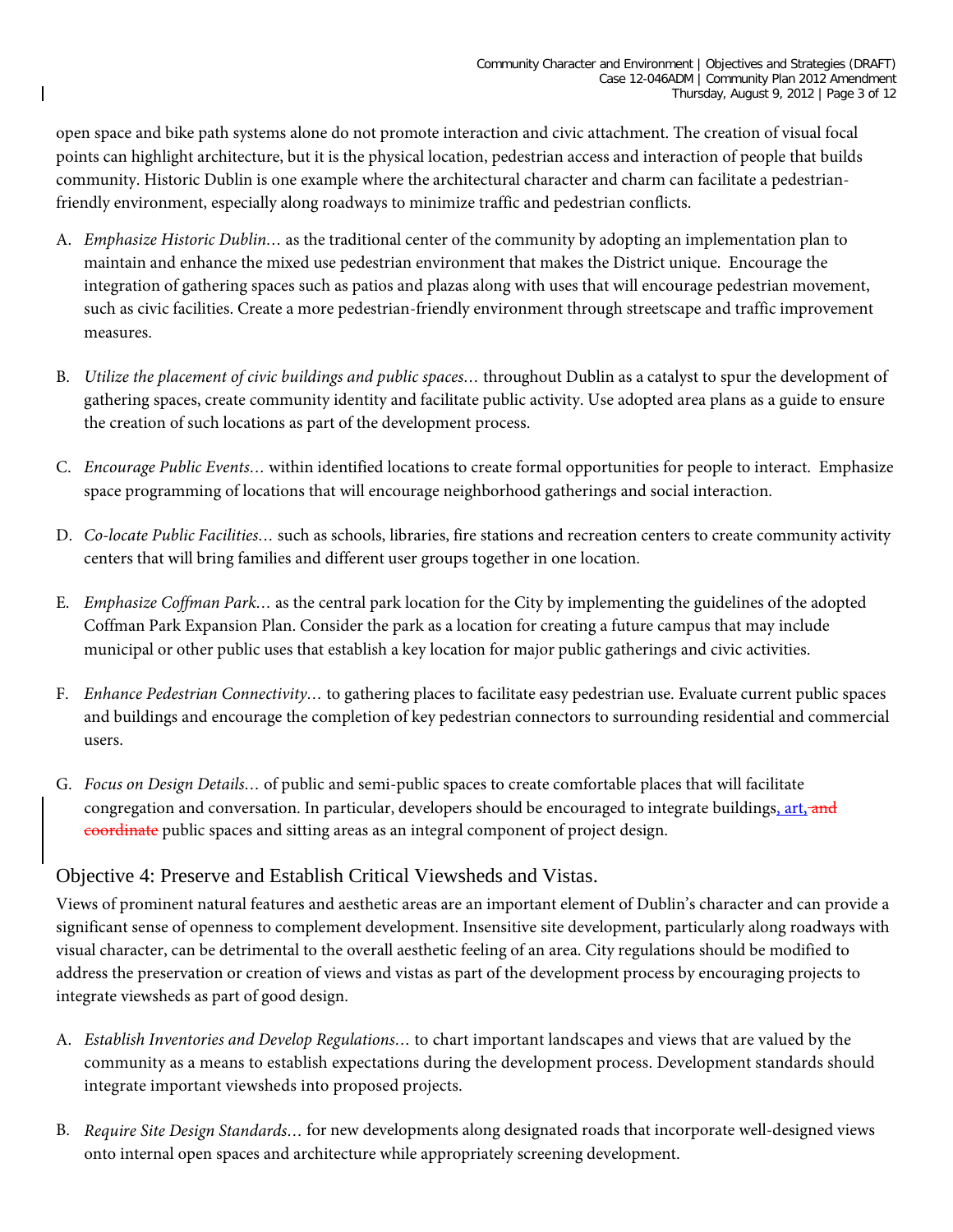- C. *Acquire Key Properties or Obtain Easements…* as a means to preserve the most important views and vistas within the City. Properties and easements can be utilized in conjunction with sensitively placed development to preserve key viewsheds.
- D. *Enhance Access to the Scioto River…* and other significant natural features as important connections between nature and the community. Visual as well as physical access should be maximized.

Objective 5: Develop a consistent graphic identity for Dublin and for important destinations within the City.

Dublin has long been known for its high community standards and attention to details. Signs are an important component of the character and identity of a community, and requirements have resulted in tastefully designed signage that is informative to motorists and pedestrians. It is important to ensure consistent design in public signs and wayfinding to ensure that Dublin's destinations are clearly marked.

- A. *Establish City-wide Graphics…* that create a clear identity; one that is responsive to the community's character and expectations. Designs should be easy to read and incorporate a timeless style.
- B. *Consider Gateway Sign Designs…* as an important identifier for the City. Gateways signs should be consistent and easily recognized as visitors and employees enter the corporate limits.
- C. *Implement Special Packages…* for directional and informational signs in unique areas such as Historic Dublin and other neighborhoods within the Bridge Street District, and in other business districts throughout the City or the Central Ohio Innovation Center. Wayfinding through the provision of unique sign and graphics packages should be implemented to assist motorists, and pedestrians and bicyclists.

# Objective 6: Create a positive image for Dublin, especially at gateways.

One of Dublin's missions has been to innovate; to set itself apart from surrounding cities and maintain itself as a community others wish to emulate. Interchanges, roundabouts, bridges and points of entry into Dublin are important to establish a distinctive and positive first impression for visitors. While these features are important to the community, strong efforts should be made to implement gateway elements and identifiers that are unique, but incorporate a basic palette of consistent elements.

- A. *Establish Unique Design Elements…* that clearly signify entry into the community, create identity and can be recognized as components of Dublin's character. Signs and landscape features should express a clear message that is memorable, but timeless, and elements such as stone work, public art and other details that are signatures of Dublin's character should be integrated. Gateways should be coordinated with surrounding development and transportation improvements, and necessary rights-of-way should be obtained to ensure that features can be implemented and properly maintained.
- B. *Emphasize Landscape Design…* that highlights Dublin's commitment to landscaping and open space features. At entry points in rural areas, features may focus on green space and open views, while at developed locations design may emphasize a more formalized urban appearance, including public art features and hardscape elements.
- C. *Incorporate Signature Architecture…* at key gateways to the City to enhance formal entry features. Architecture, associated landscaping and site design should provide a clear sense of identity at Dublin's entry points.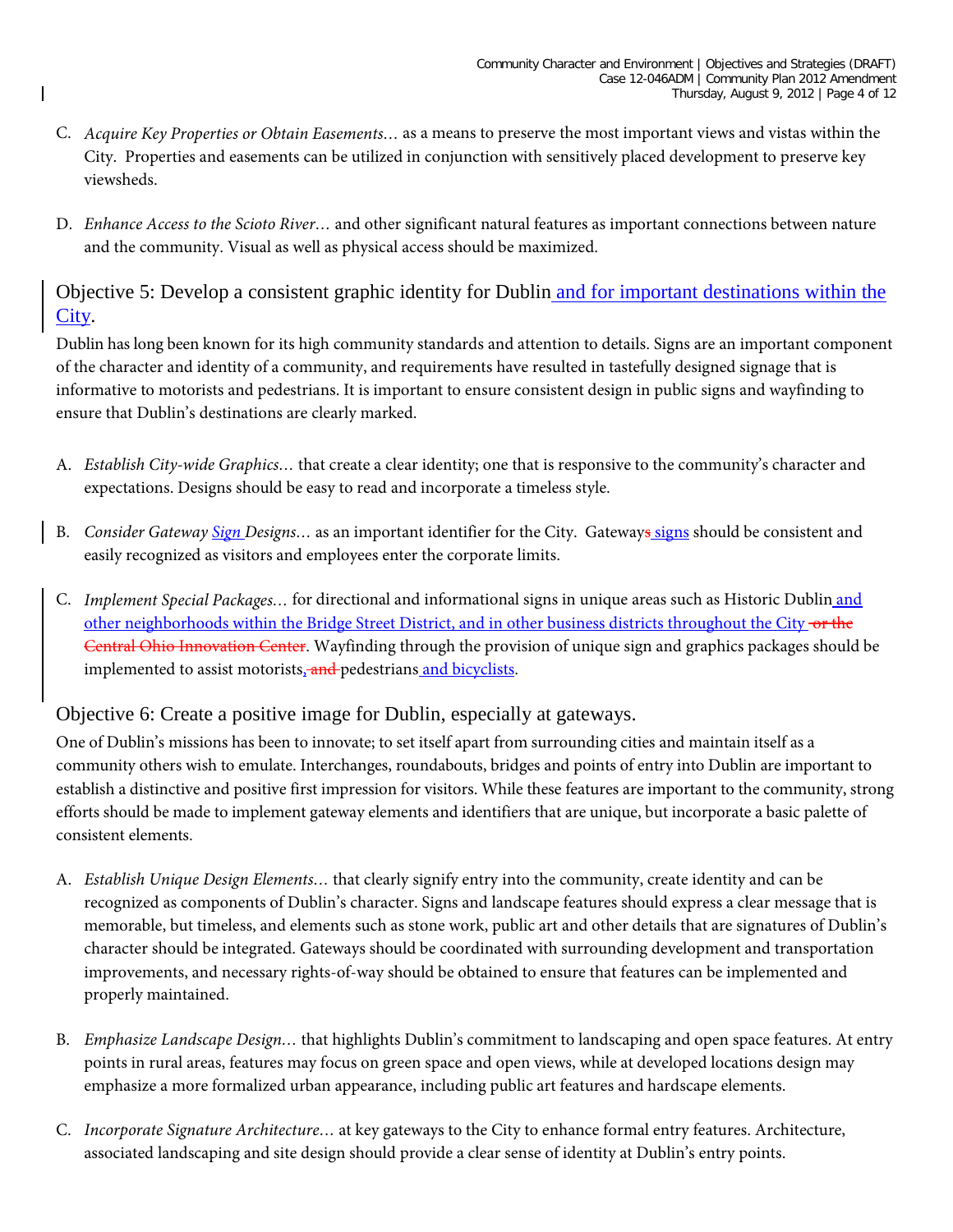- D. *Utilize Public Art...* as an additional a key element in gateway features to enhance the overall image, add uniqueness and draw attention to cultural aspects of the community.
- E. *Develop Guidelines and Standards…* that establish basic and common elements for gateway features that will assist in the implementation of signature designs in conjunction with development proposals at identified locations.

Objective 7: Protect the character of road corridors and streetscapes, by maintaining and reinforcing the scenic qualities of the City through road improvements and future construction.

Rapid expansion and subsequent development pressure in many areas are changing the unique character of many of Dublin's picturesque roads. Regulations should address the need to preserve the important qualities of major road corridors. While greater setbacks promote open space along scenic arterials, a balance is needed with other open spaces and adjacent development to maintain the quality of life for residents. In the future it will be critical to coordinate the design of roadways and open spaces to ensure Dublin's high standards while limiting long-term maintenance costs. Many of Dublin's roads have different character types and unique sets of design elements that should be protected. Strong emphasis should also be placed on targeting and establishing tomorrow's "scenic" road corridors (refer to *Chapter 4 – Transportation* for more information on roadway character).

- A. *Consider Design Alternatives…* for future road construction and widening projects in areas that will better correspond to intended character types. Road designs, where appropriate, may integrate alternate elements such as curbless designs, swale systems or other options that may blend with surrounding open space corridors in a cost-effective and visually appealing manner (refer to the recommendations of the Hyland-Croy Road Corridor Character Study within the Northwest/Glacier Ridge Area Plan as an example).
- B. *Establish Design Requirements…* for private development to complement public road improvements. Where applicable, encourage building and landscape practices that will cluster development, provide ample green space, create vegetative buffers and maintain vistas along scenic roads.
- C. *Target Future Roadway Character…* within the framework of adopted area plans that look beyond existing road segments with scenic qualities. Plans should identify areas where corridors can be improved in the future to provide consistent roadway character.
- D. *Encourage Utility Location Standards…* along designated corridors to bury above-ground utility lines when scenic roads are widened or otherwise improved. City standards currently require the burial of utilities within new development; however, existing lines usually remain along important roadways and should be addressed when possible to ensure the character of Dublin's major roads is maintained.
- E. *Promote Native and Naturalized Plantings…* where character-appropriate along roads in open spaces, setbacks and right-of-way plantings to enhance character and reduce long-term maintenance.

# **Objectives and Strategies (Environment)**

Objective 1: Create clear standards and policies for establishing Dublin as a "green" community that protects natural resources and is a leader in environmental stewardship.

Dublin has long considered itself to be a "green" city, recognizing the importance of the local environment as a contribution to quality of life. The City has a strong reputation as a leader in the preservation of open space and the protection of trees,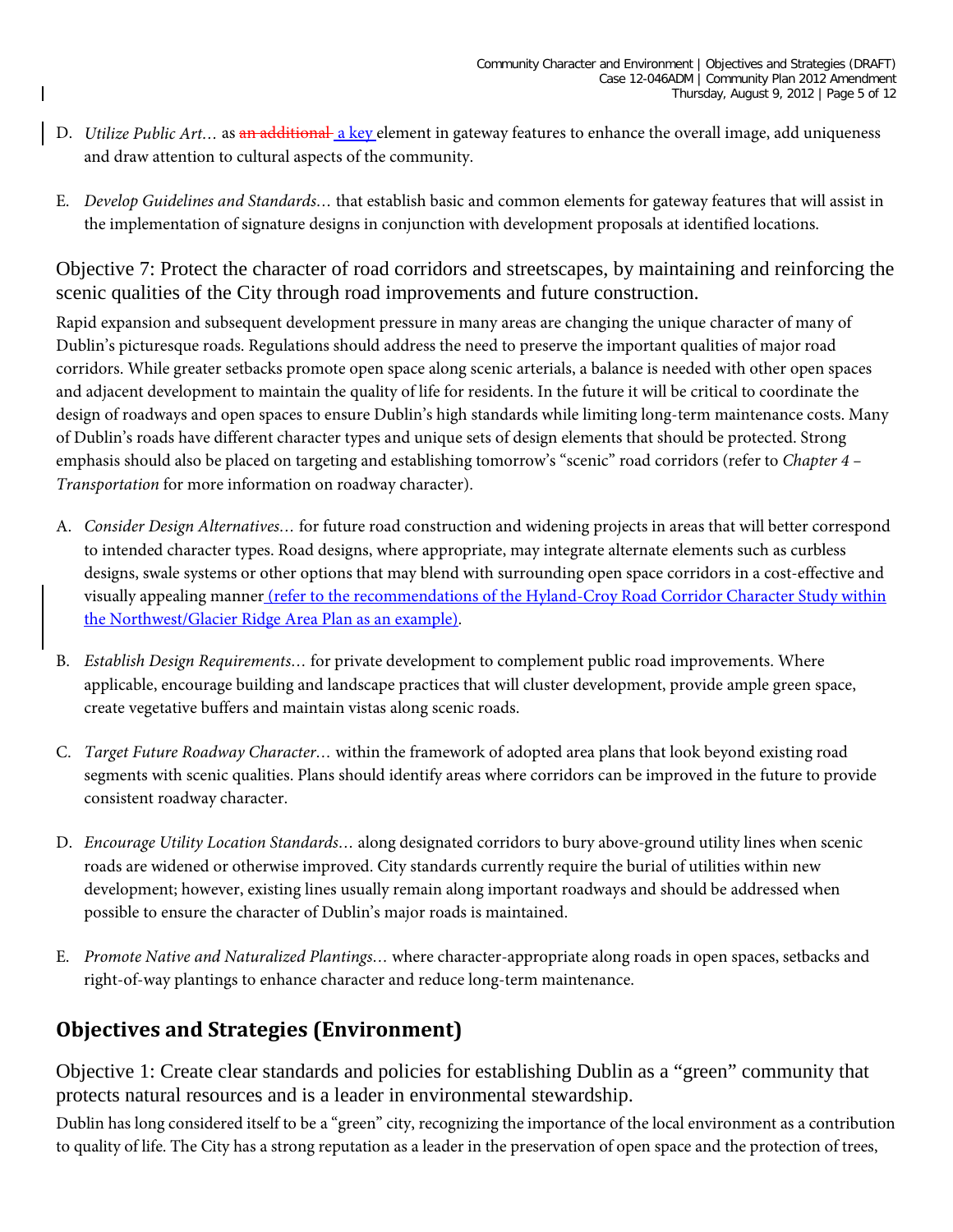streams and other natural features. Also, in an effort to reduce the amount of waste going to the landfill, the City has partnered with the Solid Waste Authority of Central Ohio (SWACO) and Rumpke to implement a municipal recycling program. However, there is a need to broaden Dublin's "green" image to incorporate a comprehensive approach to environmental stewardship. As fuel, energy and natural resources become more scarce and costly, it is in the City's best interest to pursue conservation efforts and resource alternatives, and to promote these strategies to residents and corporate citizens. Likewise, as the City continues to develop, the preservation of sensitive natural features and maintenance of ecological integrity will be critical to ensuring the sustainability of Dublin's environment for future generations.

- A. *Encourage Sustainable Building Practices…* and environmentally sensitive site development through the use of appropriate zoning and development incentives.
- B. *Support Alternative Energy Options…* that will provide a broader range of energy choices for the community and encourage the utilization of other methods such as solar and wind power through the development process.
- C. *Increase Recycling Activities…* through the expansion of current programs to encourage greater public and corporate participation and broader options for material recycling.
- D. *Provide Educational Opportunities…* and activities for residents and corporate citizens to become actively engaged with the City as partners in environmentally friendly practices.
- E. *Communicate to the Community…* the different efforts, options and activities that are available to encourage environmental stewardship and participation.
- F. *Consider Nature Education…* as an important educational and environmental endeavor for the City. Evaluate the potential for a future nature education center to provide a forum for City- and OWS-sponsored programming and education for Dublin residents, and encourage joint programming with area schools and Metro Parks.

Objective 2: Protect unique landforms while educating developers and the public about their geologic significance and potential impact on development.

Dolomite and limestone bedrock in the Dublin area can be very active and changing subsurface environments. These geologic hazards can compromise surrounding areas and destroy overlying rock layers. Fissures within the subsurface rock can also create open drainage channels or underground streams, disrupting wells and allowing sewage, herbicides, pesticides and other chemicals to be rapidly transported into local waterways and groundwater resources.

- A. *Require Subsurface Studies…* as part of the development process in areas of Dublin known to have the potential for underground drainage channels and sinkholes. Potential impacts should be known prior to the development process to reduce potential safety issues and problems for future homeowners.
- B. *Educate Developers and Property Owners…* about the potential existence and warning signs of subsurface collapses and sinkholes. The existence of these formations during construction can add significant project costs and cause significant property damage. Property owners, in particular, should be aware of the drainage capabilities of area subsoils and the potential effects of lawn care and other household activities.

Objective 3: Protect topsoil resources from erosion.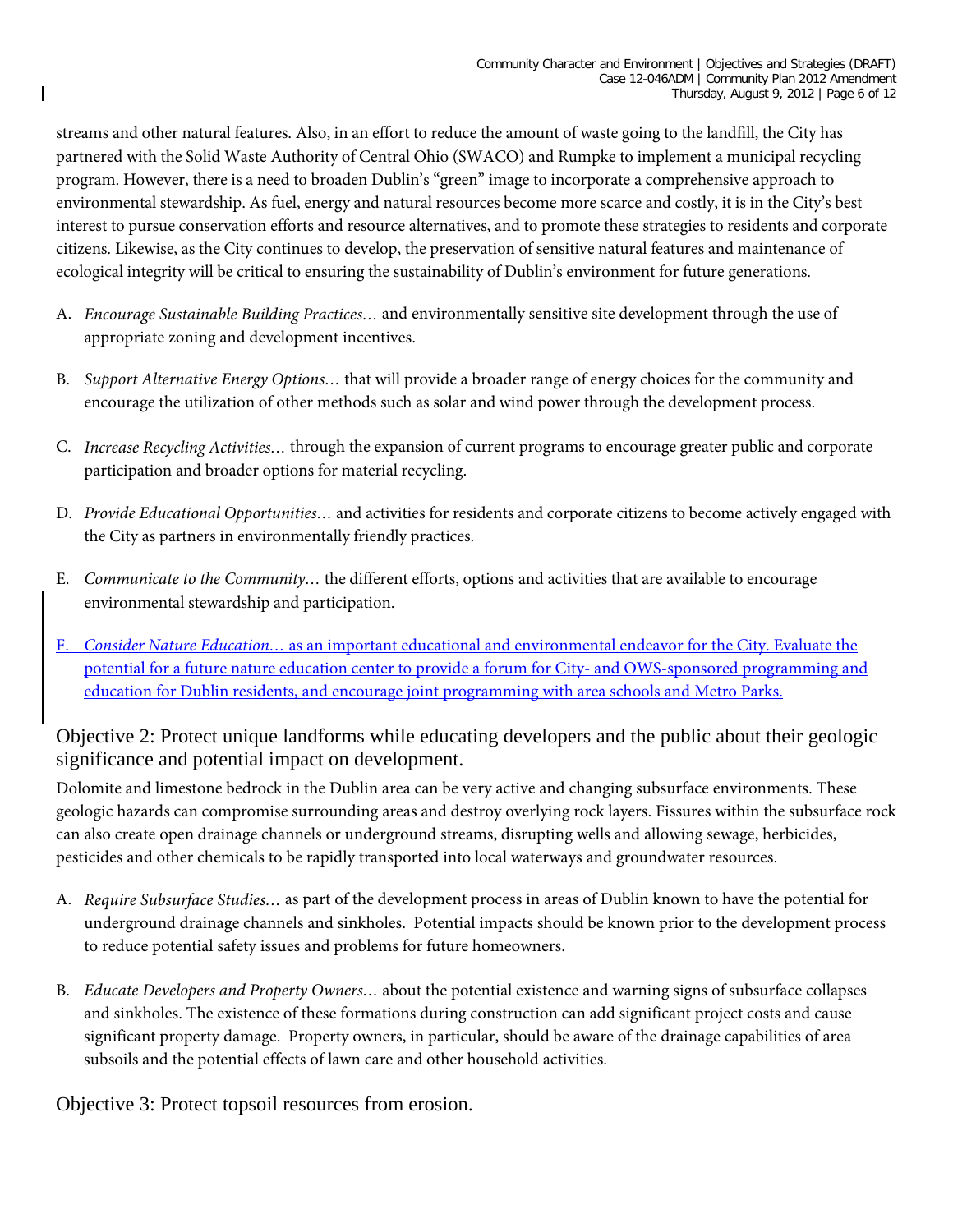The quality of Dublin's waterways is extremely important. Topsoil erosion is a significant threat to water quality and the overall health of local watersheds. The loss of topsoil also adversely affects the establishment of new vegetation, and construction activities not responsibly carried out fail to adequately stockpile topsoil for reuse.

- A. *Implement Development Regulations…* that establish minimum requirements for the protection of topsoil resources as part of the development process. Regulations should enhance any minimum state or federal standards and should complement erosion control requirements.
- B. *Maintain and Enhance Enforcement…* of existing erosion control measures as part of the site construction process. Best Management Practices (BMP) such as silt fencing and seeding reduce erosion by keeping topsoil on-site.
- C. *Establish Soil Remediation Standards…* and minimum topsoil requirements for Code required landscaping on commercial sites. Often landscape materials are planted in compacted or substandard soils that limit the ability of plant materials to thrive. Requirements to provide for minimum topsoil depth, as well as standards to improve soil composition and reduce compaction during construction can better ensure that landscaping will survive to meet the screening requirements of the Zoning Code.

Objective 4: Protect streams and their buffers and provide public access, particularly along the Scioto River.

Dublin's streams and waterways provide important riparian habitat for native plants and wildlife, and areas along the Scioto River are home to many endangered or threatened plants and animals. Providing sufficient buffers along all watercourses in addition to minimum setbacks for flood hazard mitigation will help minimize the affects of development. Without natural filtration and sedimentation buffers, pollution can move rapidly into watercourses and impact the quality of water and established habitats. Public control of lands surrounding riparian corridors will ensure protection of these environmentally sensitive areas.

The potential of the Scioto River as a major recreational and visual amenity for Dublin and the surrounding area has not been fully realized. While efforts have been made to enhance public access along the River's edge, success has varied; especially in important areas such as Historic Dublin. Topography in many sections of the River can serve as a major barrier to providing quality visual and physical links.

- C. *Protect the Scioto River Corridor…* as the City's primary hydrologic and environmental feature and ensure that visual and physical access for the public is maintained and enhanced where possible through public parks, open space and path connections.
- B. *Identify and Acquire Sensitive Areas…* of environmental and scenic importance to protect the integrity of local stream and river corridors for future generations.
- C. *Consider Conservation Easements…* and other development tools that can protect the environmental and scenic integrity of important sites when public acquisition is not possible.
- D. *Emphasize Forested and/or Naturalized Buffers…* as a means to maintain the integrity of Dublin's waterways. Minimum distances of 150 feet from top of bank to any development should be encouraged to ensure water quality and the maintenance of habitats and sensitive environs.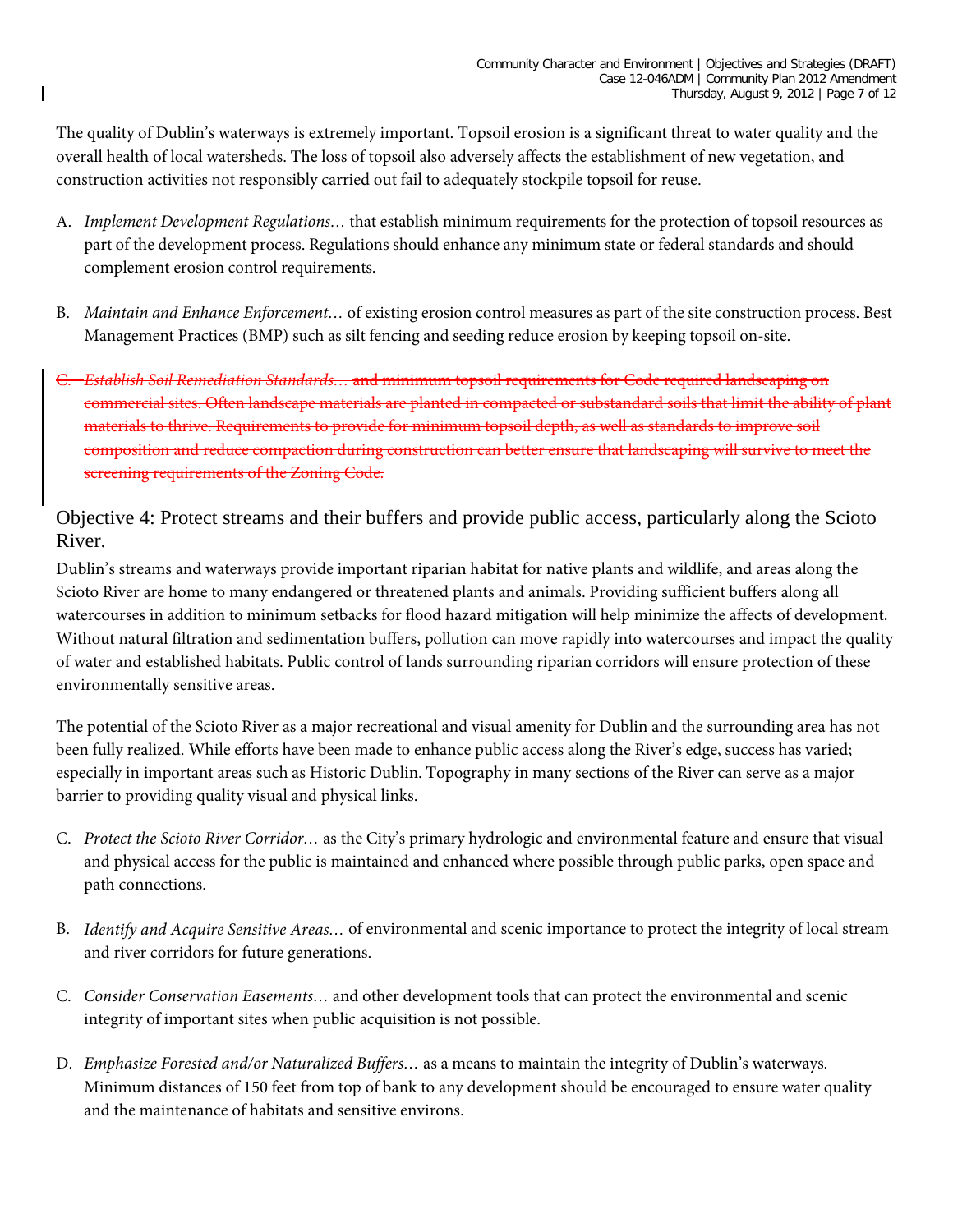- E. *Create Public Access to Riparian Corridors…* as a public amenity available to all residents and corporate citizens within Dublin. This can create a visible amenity that balances access to the environment, while maintaining quality and integrity.
- F. *Consider Recreational and Educational Opportunities…* where possible to provide greater interaction between the public and important natural features. Considerations such as canoeing, clean-ups and nature programs are examples of opportunities that will generate individual value to Dublin residents.

# Objective 5: Consider regional stream water quality standards and policies.

Watershed boundaries are natural geographies that rarely correspond with political jurisdictions. Agricultural runoff and other non-point source pollution pose significant threats to downstream water quality. For those agricultural and developing areas to the north and west, Dublin is downstream and can be negatively affected. Likewise, Dublin should be a responsible neighbor to other areas influenced by our choices.

- A. *Implement Continued Monitoring…* at key locations along Dublin's tributaries to develop data that can be used to evaluate changing conditions of watersheds within the City.
- B. *Encourage Regional Planning…* and potential accords that can address multi-jurisdictional environmental issues that may result from future development. Cooperative preservation of environmental quality will benefit all jurisdictions in the long-term.

# Objective 6: Preserve, protect and restore wetland plant communities and educate the public about their importance.

The importance of agriculture to the local economy in the past lead to the draining of many wetlands in and around Dublin. Such wetlands provide a home for many endangered or threatened plant and animal species. In addition to providing habitat, wetlands help to clean the natural water supply. In areas of Dublin known for karst landforms and shallow bedrock, the ability to naturally cleanse surface runoff prior to entering underground aquifers and channels is particularly important.

- A. *Establish New Requirements…* within the planning process that will ensure developers clearly identify and preserve suitable wetland areas, providing important habitat.
- B. *Encourage Wetland Establishment…* as part of open space and greenway systems that can add to the diversity and character of the regional network. Creation of additional wetlands can improve stormwater quality and encourage additional plant and animal populations.

# Objective 7: Preserve steep topography and enhance undulating landforms.

Poor development practices, such as severe cut-and-fill techniques, can contribute to damaging erosion. Resulting environmental impacts can include landslides, flooding and stream sedimentation. Improperly designed residential and commercial projects can appear to sever the landscape. Municipal regulations are currently silent as to how development should be regulated in areas with significant topographic change. The creation of slightly undulating topography in very flat areas of the City, however, can provide significant screening opportunities, shaped views and enhanced character.

A. *Encourage Responsible Site Design…* that fits into the landscape. Cut-and-fill practices that require excessive excavation and retention should be discouraged in favor of more appropriate design alternatives.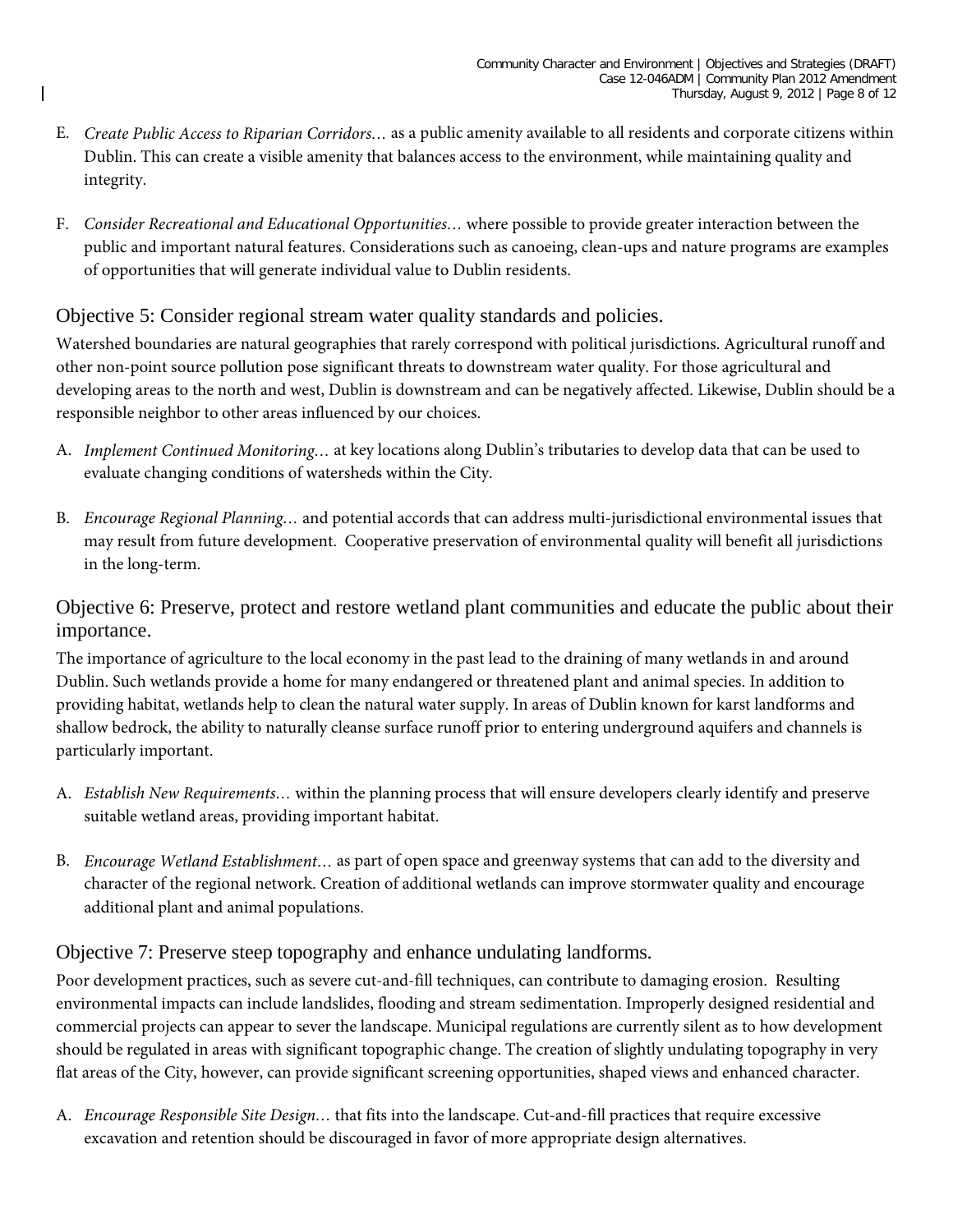- B. *Implement Zoning Regulations…* that would restrict development on excessive slopes and in areas where poor soils are known to exist. Regulations should incorporate the latest state and federal recommendations and standards.
- C. *Require Topographic Site Analysis…* information from developers and implement policies/standards for remediation techniques. Site analysis should clearly indicate those areas of steep slopes to be disturbed.
- D. *Require Native Ground Cover…* preservation and enhancement on steep slopes to reduce erosion. Deep-rooted, stabilizing native vegetation should be emphasized in disturbed areas and at the top of steep slopes.

# Objective 8: Preserve and reinforce the value of existing wooded areas and fencerows and implement appropriate measures to protect them.

Trees are very important character elements within the landscape and can take many years to mature. Substantial woodlands take generations to develop and may never be re-established to their original natural quality. Wooded areas and fencerows are important environmental features that serve as an asset to the community. Tree preservation ordinances have been enacted to encourage the retention of trees during the development process. The ordinance, however, only protects trees from new development activity and does not address actions by pre-development property owners or residential landholders. Likewise, fencerows often contain many native species and serve as a distinct form of habitat, but are not adequately protected.

- A. *Update the Landmark Tree Inventory…* for trees 24 inches in diameter or greater to adequately identify key areas of concern for developable properties.
- B. *Discourage Tree Removal…* by establishing policies and practices to limit the elimination of existing trees by landowners, particularly for residential and agricultural properties where monitoring is limited. Also work to reduce removal of trees prior to filing of annexation requests and formal development proposals.
- C. *Require Fencerow Preservation…*by establishing policies and design expectations for all development proposals. Site design for development projects should integrate existing fencerows as site amenities.
- D. *Emphasize Fencerow and Woodland Establishment…* as important vertical elements within the landscape. Developers should be encouraged to establish mass tree plantings and fencerows within projects and to dedicate open space as buffers, to shape views, and as future amenities for residents.
- E. *Maintain a Comprehensive Tree Database…* that inventories various tree species growing on public property, reserves, parkland and rights-of-way as a means to track and ensure tree diversity within the City.

# Objective 9: Increase tree planting for future generations in Dublin.

Significant efforts have been made over Dublin's history through landscape and tree preservation requirements to emphasize the establishment of Dublin as a nature-sensitive community. While development efforts have resulted in a quality built environment, additional tree plantings can be even more of a positive addition and long-term investment for the community. Along with development pressure, new pests and diseases are threatening many tree species and necessitate forward thinking to protect the environmental character and visual quality of Dublin. Often, trees and other landscape materials are planted in compacted or substandard soils that limit the ability of plant materials to thrive. Requirements to provide for minimum topsoil depth, as well as standards to improve soil composition and reduce compaction during construction can better ensure that landscaping will survive to meet the requirements of the Zoning Code.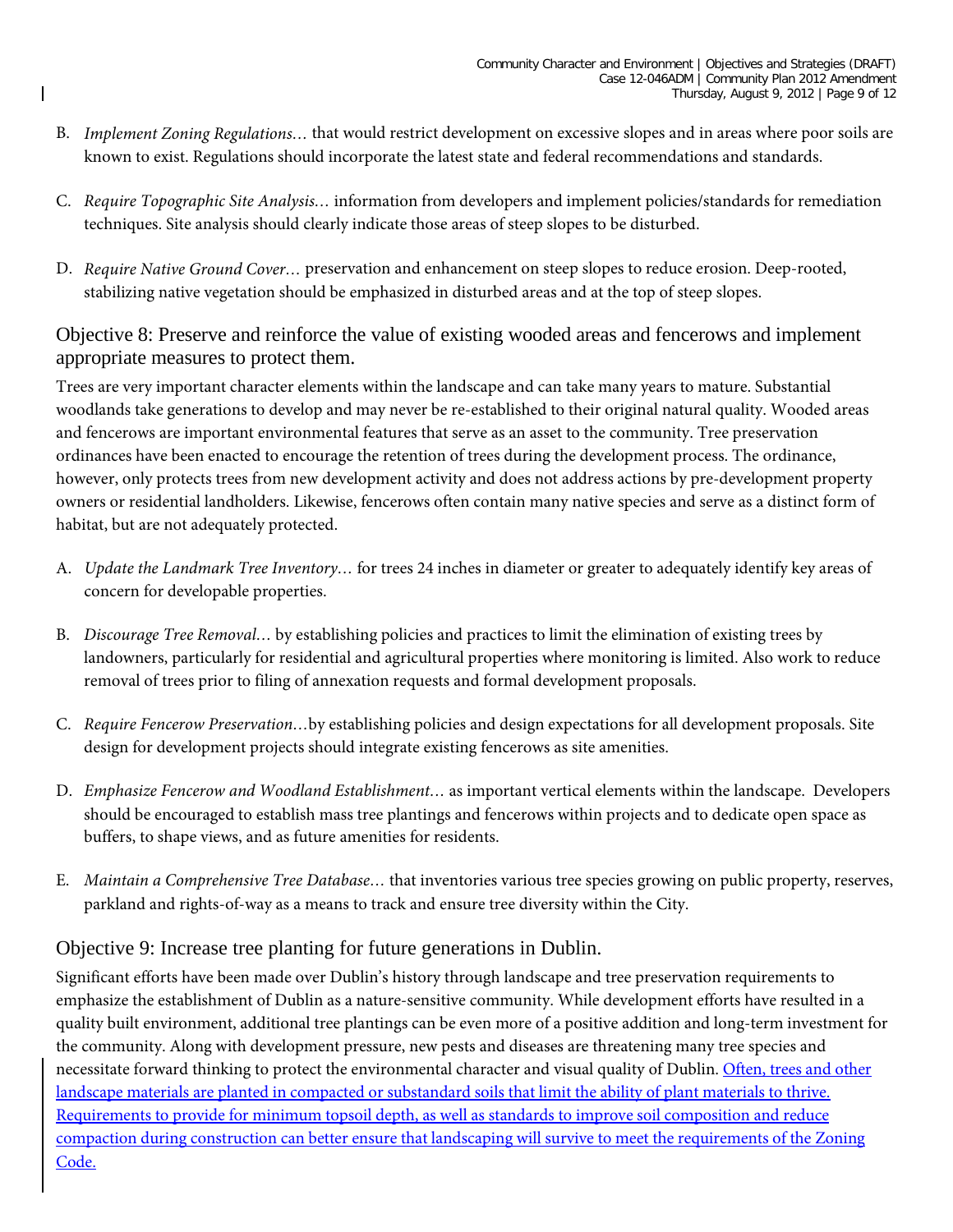- A. *Consider Adopt-A-Tree Programs…* to enhance tree planting and maintenance within public rights-of-way, within public use areas and on vacant property.
- B. *Target Reforestation Areas…* where significant tree planting could result in new wildlife habitats, visual focal points and recreational amenities.
- C. *Require Native Tree Species...* and indigenous plant materials as much as practical to ensure a stable and balanced plant community.
- D. *Utilize Sound Urban Forestry Practices…* that stress the importance of creating a very diverse mix of tree species that will help minimize impacts of growing pest and disease damage, while monitoring for potential problems.
- E. *Identify Appropriate Structural Soils Mixtures…* and similar materials that will facilitate the healthy growth of urban street trees and parking lot landscaping as described in the Bridge Street District zoning regulations. Consider requirements for similar soil remediation standards and other best management practices for Code required landscaping on commercial sites throughout the City.

Objective 10: Encourage the preservation and restoration of existing native plant associations and the formation of new communities.

Many plant species are being introduced into the area that are not adapted to tolerate local climate and conditions. Resulting excess use of water, herbicides, pesticides and fertilizers contributes to local air and water quality issues. Shifting focus away from non-native plants also facilitates the degradation and fragmentation of local plant communities, affecting ecosystem health and biodiversity. However, native landscape treatments are often not appreciated by the general public due to their more informal appearance.

- A. *Promote Native Plantings…* in buffer areas and open spaces as a means to maintain the quality of public greenways. Encourage the use of sustainable, native horticultural species within formally landscaped areas.
- B. *Utilize Public Education…* to convey the economic, environmental and health benefits of prairies and other native plant communities and alternative open space designs.
- C. *Encourage Developers…* to integrate alternative landscape methods such as prairie development, wetland integration and reforestation efforts in proposed parks, rights-of-way and reserves. Naturalized lawns and green marketing can also be used as an environmentally friendly selling point for new developments.

# Objective 11: Maintain and increase wildlife diversity.

As development occurs, the fragmentation, alteration or of open space and elimination of various habitats such as wetland, prairie, woodland, field and scrub most often affects wildlife use. scrub, prairie and wetland habitats often forces wildlife out of traditional habitats and into populated areas. Traffic conflicts and invasions of residential areas are common outcomes. Displacement of wildlife and wildlife conflict can increase as development occurs. Many species cease to exist. Others such as deer, raccoons, and some bird species actually benefit from these changes. Development and the formalization of open space also affect the overall character of remaining areas and can inhibit habitat balance and biodiversity.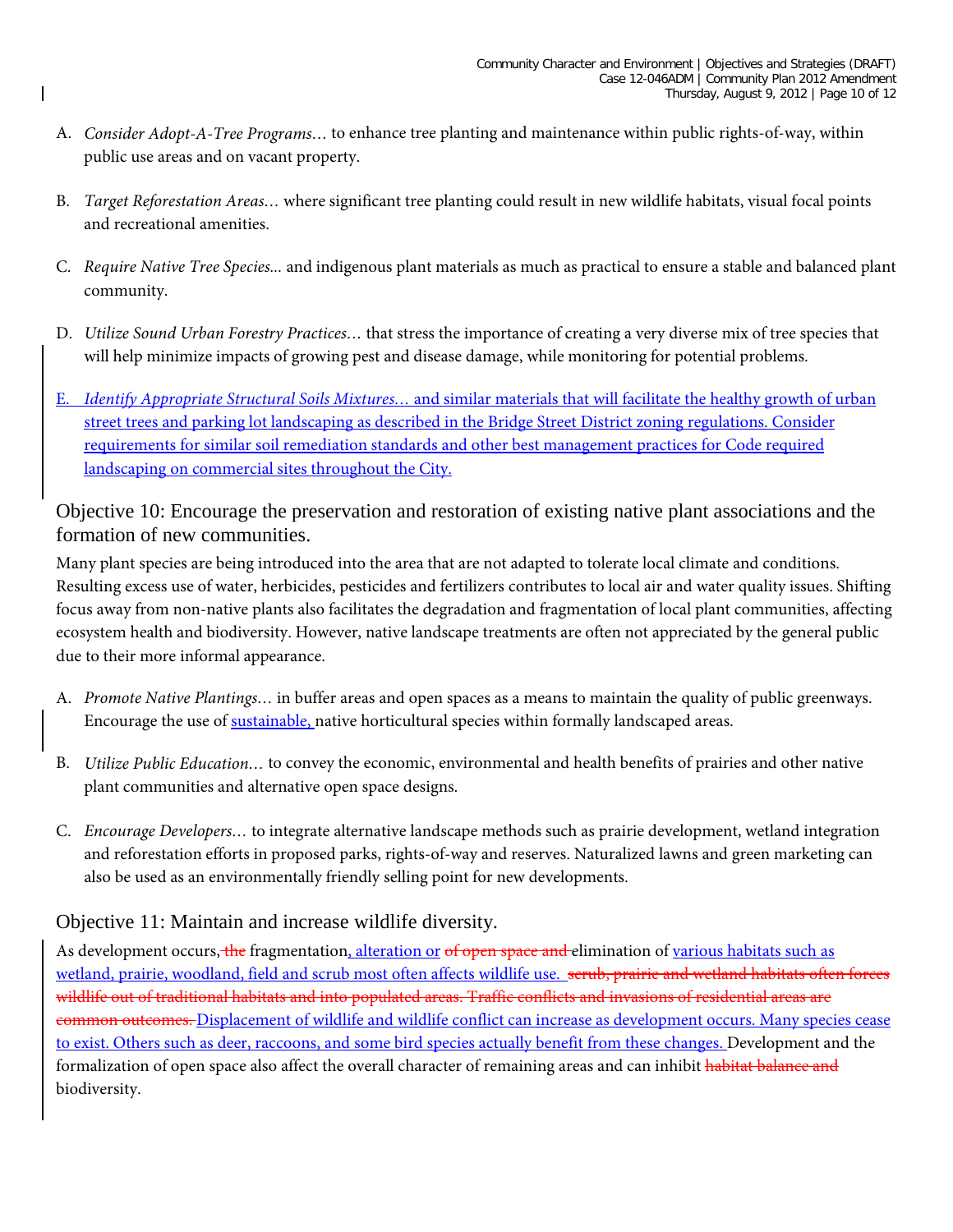- A. *Maintain Wildlife Corridors…* within developments to ensure that wildlife can travel regionally within natural open space areas; p. Providing continually linked open spaces will allow for migratory patterns-and avoid isolated populations. and can reduce conflicts between people and nature..
- B. *Manage Open Space…* and naturalized public lands to improve and maintain species diversity. Control or limit the establishment of invasive species. Utilize current, tested best management practices and integrated pest management. Lands should also be maintained to encourage as much habitat diversity as possible. Controlled burns in some natural areas should be contemplated as a way to improve the overall health of the natural environment.
- C. *Establish and improve New Wetlands and, Prairies and other specific habitats…* to diversify the City's open spaces inventorysand to increase or maintain biodiversity. Land development practices have destroyed many important habitats areas of scrub, prairie and wetland, which are important habitats that attractsupport a broad range of plant and animal species. Programs to reintroduceReintroduction of wetland ands, prairies and other habitats areas within new developments should be strongly encouraged.
- D. *Educate the Public...* about the benefits and importance of wildlife diversity in the community, such as whitetail deer and raccoons, and how to minimize human-wildlife conflicts with people.
- E. *Continue Installing Bluebird Trails and other wildlife structures…* to encourage resurgence within public open space areas. Provide education and maintenance to facilitate an ongoing programs.
- F. *Maintain Decayed or Dying Trees…* in non-hazardous locations to provide nesting habitat for many cavity nesting bird species and other wildlife.

#### Objective 12: Protect endangered, threatened and potentially threatened plants and animals.

Many plant and animal species in Ohio have been identified as threatened or endangered and need protection to reestablish sufficient numbers for survival. Many Some of these endangered, threatened or potentially threatened populations are located in habitats along the Scioto River and its tributaries, making the protection of the City's waterways vitally important.

- A. *Monitor Species and Associated Habitats…* in the Dublin area through updates from the U.S. Fish and Wildlife Service and the Ohio Department of Natural Resources. The specific habitats and locations of identified species should be inventoried, managed and protected from development pressure and disturbances.
- B. *Establish Minimum Buffers…* around sensitive habitats to protect the integrity of environmental areas. Development in surrounding areas should utilize sensitive design practices that will minimize any potential impacts.
- C. *Identify and Acquire Unique and Sensitive Lands…* to ensure that critical habitats or environmental areas can be preserved from development. Because not all lands may be acquired, identification and prioritization of the most critical areas is necessary.
- D. *Develop Management Plans…* to clearly identify goals and objectives for maintaining the quality of public lands and open spaces around sensitive habitats and to identify potential environmental triggers that can impact species.